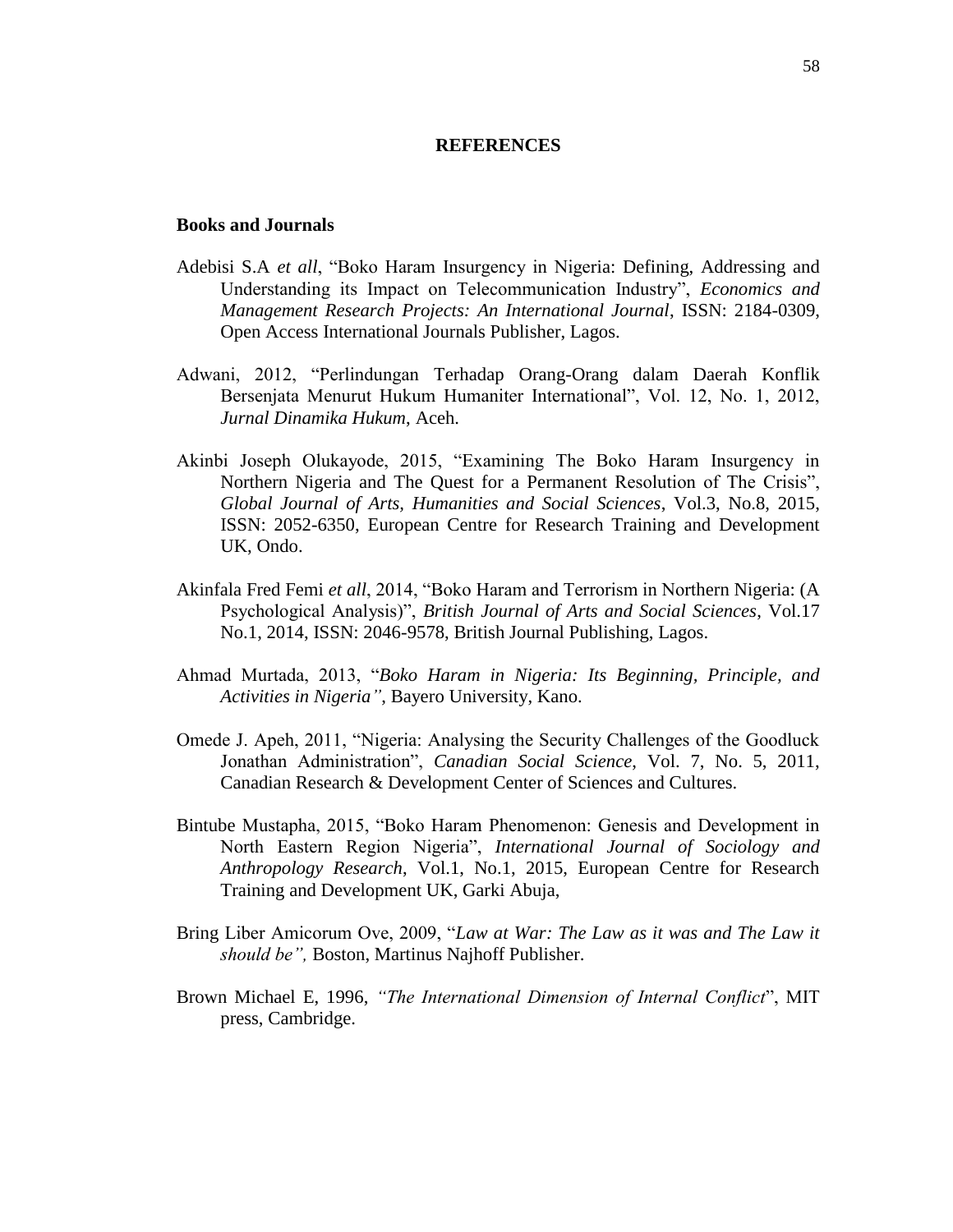- Dalgopol Ustinia, Judith Gardam, 2006, *The Challenge of Conflict: International Law Responds, Boston,* Martinus Nijhoff Publishe.
- Danial, 2016, "Efektifitas Konsep Prinsip Pembedaan Hukum Humaniter Internasional Sebagai Upaya Perlindungan Korban dalam Konflik Bersenjata Modern", *Jurnal Media Hukum*, Vol. 23 No. 2, 2016, Universitas Sultan Ageng Tirtayasa, Banten.
- Ebere R Adigbuo, 2014, "Boko Haram: a Race between Amnesty and Criminal Tribunal", *Historical Research Letter*, Vol.13, 2014, ISSN 2224-3178, Department of History and International Studies, Abraka.
- Amnesty International, 2015, *Nigeria: Boko Haram and Nigerian Military Committing Crimes under International Law in North East Nigeria*, London.
- Jan Muhammad Naqib Ishan and Abdulrashid Haruna, 2015, *International Humanitarian Law,* Gombak, IIUM Press.
- Kalshoven Frits, 2007, *Reflection on The Law of War,* Boston, Martinus Nijhoff Publisher.
- Kalshoven Frits, Liesbeth Zegveld, 2011, *Constraints on the Waging of War: An Introduction to International Humanitarian Law*, New York, Cambridge University Press.
- Listriani Sophia, 2007, "Tanggung Jawab komandan Atas Pelanggaran Hukum Humaniter Dalam Suatu Sengketa Bersenjata International" *Jurnal Ilmiah Mondial Ilmu-Ilmu Sosial dan Kemasyarakatan,* Vol. 9, No. 16, 2007, UNISYIAH Aceh.
- Michalko Jan, 2014, *Insecurity in Context: The rise of Boko Haram in Nigeria,*  Belgium, Directorate-General for External Policies of the Union Policy Department.
- Mohd Akram, 2005, *International Humanitarian Law: Hague and Geneva Conventions on War Crimes, War Victims and Prisoner of War*, Kuala Lumpur, International Law Book Service.
- Naim Ahmad Baharuddin, 2010, *Hukum Humaniter Internasional,* Bandar Lampung, Universitas Lampung.
- Parthiana I Wayan, 2003, *Pengantar Hukum International,* Bandung, Mandar Maju.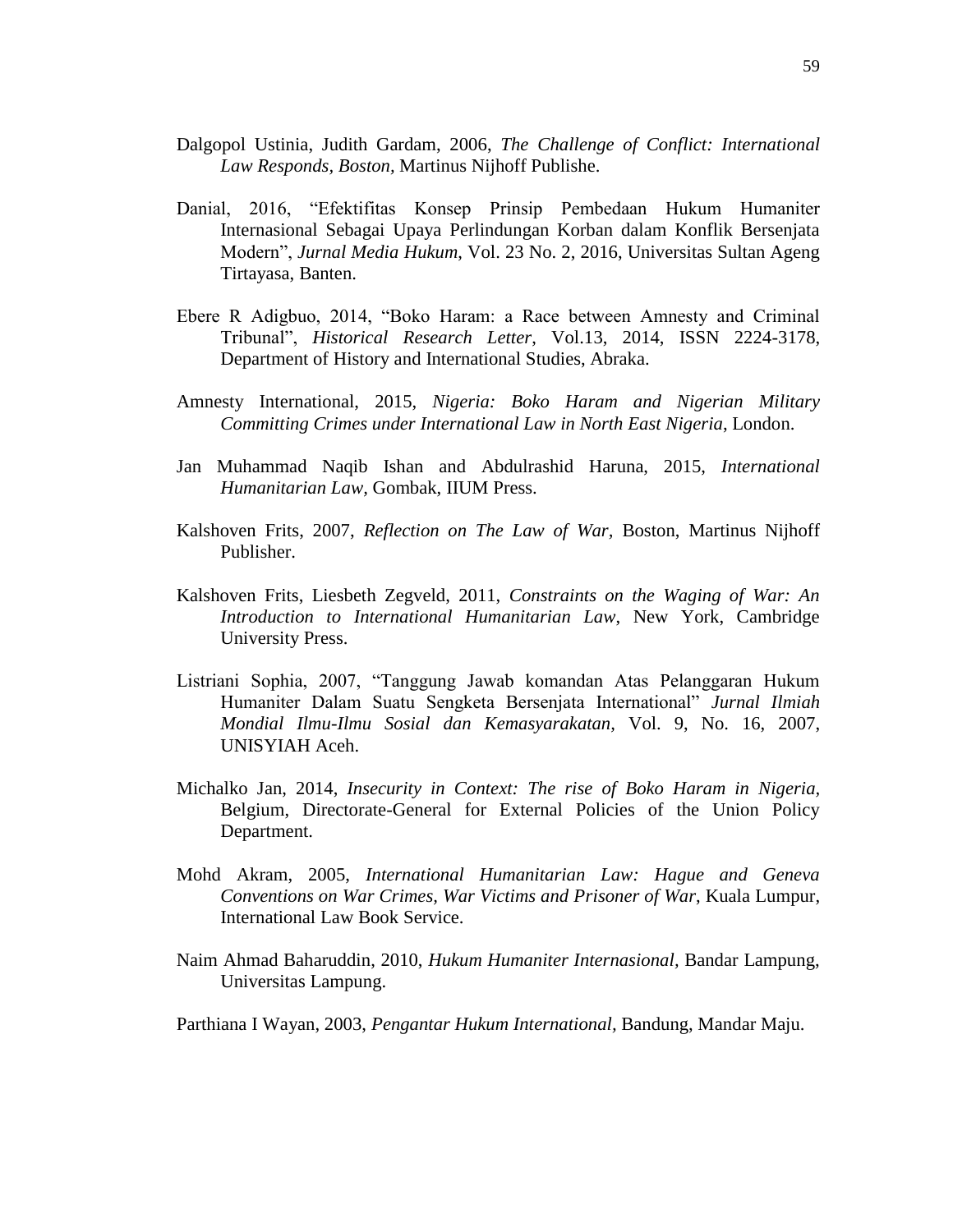- Provost Rene´, 2002, *International Human Rights and Humanitarian Law*, New York, Cambridge University Press.
- QC Shaw Malcolm, 2008, *International Law,* New York, Cambridge University Press.
- Robert Kolb and Richard Hyde, 2008, *An Introduction to the International Law of Armed Conflicts*, Oxford, Hart Publishing.
- Rusli Hardijan, *Metode Penelitian Hukum Normatif*, Law Review, Fakultas Hukum Universitas Pelita Harapan.
- S Nathania Punia, F.X Adji Samekto, Soekotjo Hardiwinoto, 2016, "Kajian Yuridis Peran ICRC Terhadap Bantuan Kemanusian Dalam Perspektif Hukum Humaniter International: Studi Kasus Boko Haram", *Diponegoro Law Review*, Vol. 5, No. 2, 2016, Semarang.
- Solomon Hussein, 2015, *Terrorism and Counter- Terrorism in Africa Fighting Insurgency from Al Shabaab, Ansar Dine and Boko Haram*, London, Palgrave Macmillan.
- Samuel Asuquo Ekanem et all, 2012, "Boko Haram and Amnesty: A Philo-Legal Appraisal", *International Journal of Humanities and Social Science*, Vol. 2 No. 4, 2012, Centre for Promoting Ideas Publisher.
- Sanchez Pablo Antonio Fernandez, 2009, *International Legal Dimension of Terrorism,* Boston, Martinus Nijhoff Publisher.
- Sassoli Marco *et all*, 2011, *How Does Law Protect in War: Cases, Documents and Teaching Materials on Contemporary Practice in International Humanitarian Law*, New York, Cambridge University Press.
- Schmitt Michael, Jelena Pejic, 2007, *International Law and Armed Conflict: Exploring the Faultlines,* Boston, Martinus Nijhof Publisher.
- Soerjono Soekanto and Sri Mamudji, *Penelitian Hukum Normatif Suatu Tinjauan Singkat*, Jakarta, Rajawali Press.
- Sujatmoko Andrey, 2015, *Hukum HAM dan Hukum Humaniter,* Jakarta, PT Grafindo Persada.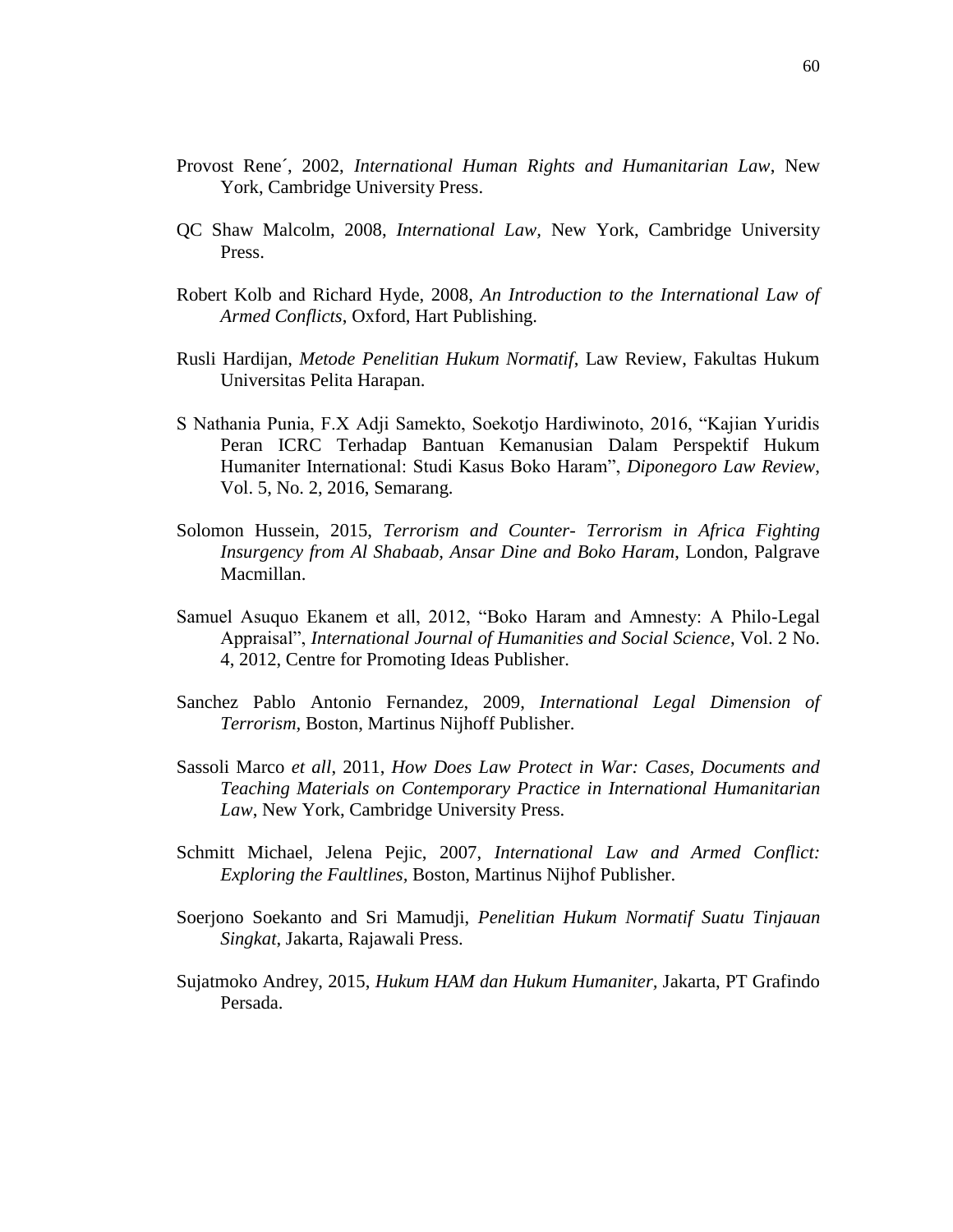- Rolland Otto, 2010, *Targeted Killings and International Law,* Gottingen, Springer Language of Science.
- Walker Andrew, 2012, *What is Boko Haram?*, Washington D.C, United States Institutes of Peace.
- Wilmhurst Elizabeth, Susan Breau, 2007, *Perspective on the ICRC Study on Customary International Humanitarian Law,* New York*, Cambridge University Press.*
- Wulandari Pande Putu Swarsih, Ni Ketut Supasti Darmawan, 2013, "Perlindungan Hukum Terhadap Warga Sipil dalam Konflik Bersenjata (Non-Internasional) Libya Ditinjau dari Perspektif Hukum Humaniter Internasional", Vol. 1 No. 3, 2013, Universitas Udayana.

## **Regulations**

Geneva Convention of 1949

Additional Protocol II of 1977

## **Websites**

- Anonymous, 2011, "Umat Kristen Nigeria, Target Pembunuhan", available at [http://www.cakka.web.id,](http://www.cakka.web.id/) accessed on June 3<sup>rd</sup>, 2017 at 3.00pm.
- Anonymous, 2012, "Nigeria Dinyatakan Keadaan Darurat", available at [http://www.beritasatu.com/dunia/23988-nigeria-dinyatakan-keadaan](http://www.beritasatu.com/dunia/23988-nigeria-dinyatakan-keadaan-darurat.html)[darurat.html,](http://www.beritasatu.com/dunia/23988-nigeria-dinyatakan-keadaan-darurat.html) accessed on June  $9<sup>th</sup>$ , 2017 at 1.45am.
- Anonymous, 2013, "40 Orang Tewas Dalam Serangan Boko Haram ke Sekolah" available at [http://www.antaranews.com/berita/398088/40-orang-tewas-dalam](http://www.antaranews.com/berita/398088/40-orang-tewas-dalam-serangan-boko-haram-ke-sekolah)[serangan-boko-haram-ke-sekolah,](http://www.antaranews.com/berita/398088/40-orang-tewas-dalam-serangan-boko-haram-ke-sekolah) accessed on June 3<sup>rd</sup>, 2017 at 3.00pm.
- Anonymous, 2014, "Hukum Humaniter International", available at [http://www.bahankuliyah.com/2014/05/hukum-humaniter-internasional.html,](http://www.bahankuliyah.com/2014/05/hukum-humaniter-internasional.html) accessed on June  $9<sup>th</sup>$ , 2017 at 11.25pm.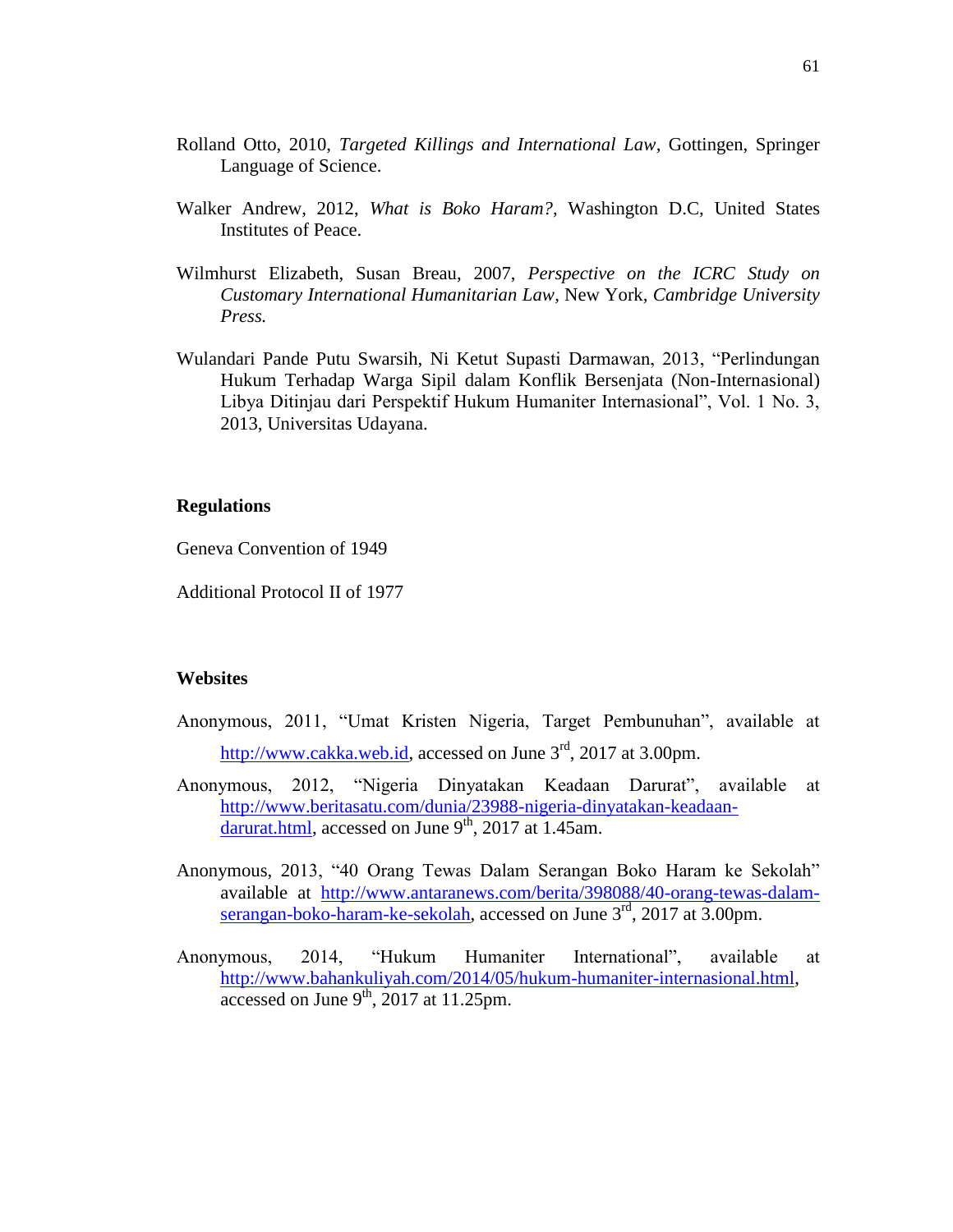- Anonymous, 2016, "Kekerasan Agama dan Ironi Islam Extremis", available at [http://www.dw.com/id/kekerasan-agama-dan-ironi-islam-ekstrim/a-36207028,](http://www.dw.com/id/kekerasan-agama-dan-ironi-islam-ekstrim/a-36207028) accessed on June  $8<sup>th</sup>$ , 2016 at 11.55pm.
- Anonymous, 2017, "Konflik Boko Haram, UNICEF: Pelaku Bunuh Diri Anak Meningkat", available at [https://sketsanews.com/605430/konflik-boko-haram](https://sketsanews.com/605430/konflik-boko-haram-unicef-pelaku-bunuh-diri-anak-meningkat/)[unicef-pelaku-bunuh-diri-anak-meningkat/,](https://sketsanews.com/605430/konflik-boko-haram-unicef-pelaku-bunuh-diri-anak-meningkat/) accessed on June 3<sup>rd</sup>, 2017 at 1.19pm.
- Apang Supandi, "Perang dan Kemanusian Dalam Pandangan Hukum Humaniter International dan Kajian Islam", available at [http://www.pelita.or.ic.id/baca.php?id=88924,](http://www.pelita.or.ic.id/baca.php?id=88924) accessed on April  $10^{th}$ , 2017 at 11.36am.
- Bahan Kuliyah, 2014, "Hukum Humaniter International", available at [http://www.bahankuliyah.com/2014/05/hukum-humaniterinternasional.html,](http://www.bahankuliyah.com/2014/05/hukum-humaniterinternasional.html) accessed on December  $13<sup>th</sup>$ , 2016 at 6.17pm.
- BBC News, 2017, "Who are Nigeria's Boko Haram Islamist group?", available at [http://www.bbc.com/news/world-africa-13809501,](http://www.bbc.com/news/world-africa-13809501) accessed on March 13<sup>th</sup>, 2017 at 8.40pm.
- CNN Library*, 2016, "*Boko Haram Fast Facts"*,* available at <http://edition.cnn.com/2014/06/09/world/boko-haram-fast-facts/>*,* accessed on November  $2<sup>nd</sup>$ , 2016 at 10.56pm.
- Glossary, 2012, "Non-International Armed Conflict", available at [https://casebook.icrc.org/casebook/doc/glossary/non-international-armed](https://casebook.icrc.org/casebook/doc/glossary/non-international-armed-conflict-glossary.htm)[conflict-glossary.htm,](https://casebook.icrc.org/casebook/doc/glossary/non-international-armed-conflict-glossary.htm) accessed on November  $6<sup>th</sup>$ , 2016 at 1.37pm.
- Hukum International, 2015, "Pengertian Hukum Humaniter Internasional Definisi dan Sejarah Perkembangan", available at [http://www.landasanteori.com/2015/10/pengertian-hukum-humaniter.html,](http://www.landasanteori.com/2015/10/pengertian-hukum-humaniter.html) accessed on December  $13<sup>th</sup>$ , 2016 at 6.34pm.
- Hukum International, 2015, "Konvensi Jenewa 1949 Tentang Korban Perlindungan Perang, Tehadap Warga Sipil dalam Konflik Bersenjata Menurut Hukum Humaniter Internasional", available at at [http://www.landasanteori.com/2015/10/konvensi-jenewa-1949-tentang](http://www.landasanteori.com/2015/10/konvensi-jenewa-1949-tentang-korban.html)[korban.html,](http://www.landasanteori.com/2015/10/konvensi-jenewa-1949-tentang-korban.html) accessed on March  $16^{th}$ , 2017 at 5.37pm.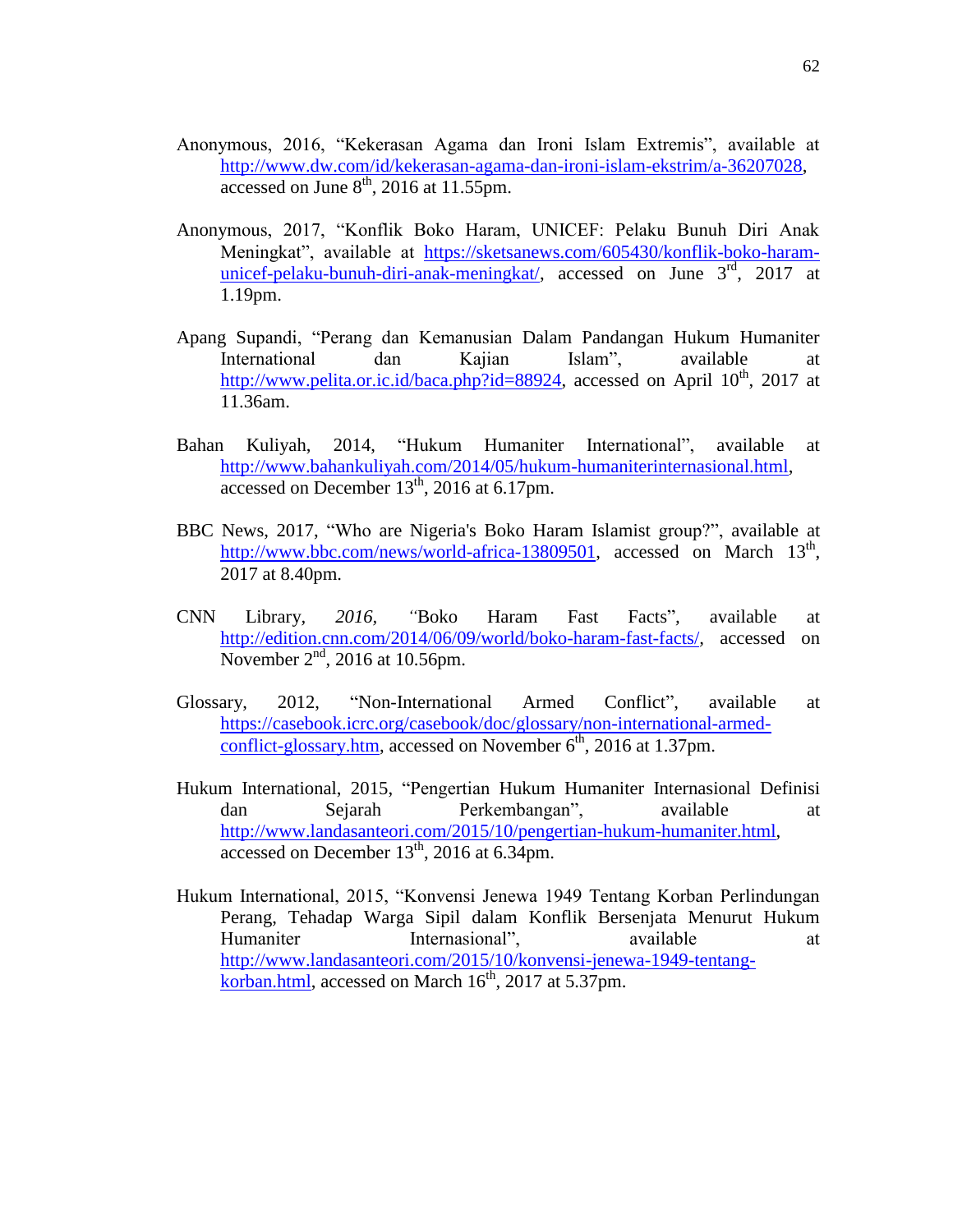- Hukum International, 2015, "Konvensi Jenewa 1949 Tentang Korban Perlindungan Perang, Tehadap Warga Sipil dalam Konflik Bersenjata Menurut Hukum Humaniter Internasional", available at a [http://www.landasanteori.com/2015/10/konvensi-jenewa-1949-tentang](http://www.landasanteori.com/2015/10/konvensi-jenewa-1949-tentang-korban.html)[korban.html,](http://www.landasanteori.com/2015/10/konvensi-jenewa-1949-tentang-korban.html) accessed on March  $16^{th}$ , 2017 at 6.03pm.
- Ibkar Mahi, 2017, "Kerjasama Internasional dalam Penanganan Gerakan Insurgensi Boko Haram di Nigeria", available at [http://www.ilmu-hi.com/kerjasama](http://www.ilmu-hi.com/kerjasama-internasional-dalam-penanganan-gerakan-insurgensi-boko-haram-di-nigeria/)[internasional-dalam-penanganan-gerakan-insurgensi-boko-haram-di-nigeria/#,](http://www.ilmu-hi.com/kerjasama-internasional-dalam-penanganan-gerakan-insurgensi-boko-haram-di-nigeria/) accessed on March  $14<sup>th</sup>$ , at 4.49pm.
- Inquiries Journal, 2011, "Defining Armed Conflict in International Humanitarian Law", available at [http://www.inquiriesjournal.com/articles/508/defining](http://www.inquiriesjournal.com/articles/508/defining-armed-conflict-in-international-humanitarian-law)[armed-conflict-in-international-humanitarian-law,](http://www.inquiriesjournal.com/articles/508/defining-armed-conflict-in-international-humanitarian-law) accessed on November  $5^{\overline{th}}$ , 2016 at 11.14pm.
- International Committee of The Red Cross *(ICRC),* 2010*, "*The Geneva Conventions of 1949 And Their Additional Protocols"*,* available at [https://www.icrc.org/eng/war-and-law/treaties-customary-law/geneva](https://www.icrc.org/eng/war-and-law/treaties-customary-law/geneva-conventions/overview-geneva-conventions.htmn)[conventions/overview-geneva-conventions.htmn](https://www.icrc.org/eng/war-and-law/treaties-customary-law/geneva-conventions/overview-geneva-conventions.htmn), accessed on November 5<sup>th</sup>, 2016 at 10.35pm.
- International Committee of The Red Cross (ICRC), 2010, "Protection of the Civilian Population", available at [https://www.icrc.org/eng/what-we-do/protecting](https://www.icrc.org/eng/what-we-do/protecting-civilians/overview-protection-civilian-population.htm)[civilians/overview-protection-civilian-population.htm,](https://www.icrc.org/eng/what-we-do/protecting-civilians/overview-protection-civilian-population.htm) accessed on November  $3<sup>rd</sup>$ , 2016 at 3.56pm.
- International Committee of The Red Cross (ICRC), 2014, *"*What Is International Humanitarian Law?", available at [https://www.icrc.org/en/document/what](https://www.icrc.org/en/document/what-international-humanitarian-law)[international-humanitarian-law,](https://www.icrc.org/en/document/what-international-humanitarian-law) accessed on November  $7<sup>th</sup>$ , 2016 at 2.16pm.
- ICRC, 2015, "Nigeria: Facts and Figures in September 2015", available at [https://www.icrc.org/en/document/nigeria-facts-figures-september-2015,](https://www.icrc.org/en/document/nigeria-facts-figures-september-2015) accessed on May  $7^{th}$ , 2017 at 1.00pm.
- ICRC, 2016, "Nigeria: Hundreds of Thousands Received Food and Assistance in 2016", available at [https://www.icrc.org/en/document/nigeria-hundreds](https://www.icrc.org/en/document/nigeria-hundreds-thousands-received-food-and-assistance-2016)[thousands-received-food-and-assistance-2016,](https://www.icrc.org/en/document/nigeria-hundreds-thousands-received-food-and-assistance-2016) accessed on May  $7<sup>th</sup>$ , 2017 at 1.28pm.
- ICRC, 2016, "Nigeria: Hundreds of Thousands Received Emergency Relief Assistance", available at [https://www.icrc.org/en/document/nigeria-hundreds-](https://www.icrc.org/en/document/nigeria-hundreds-thousands-received-emergency-relief-assistance)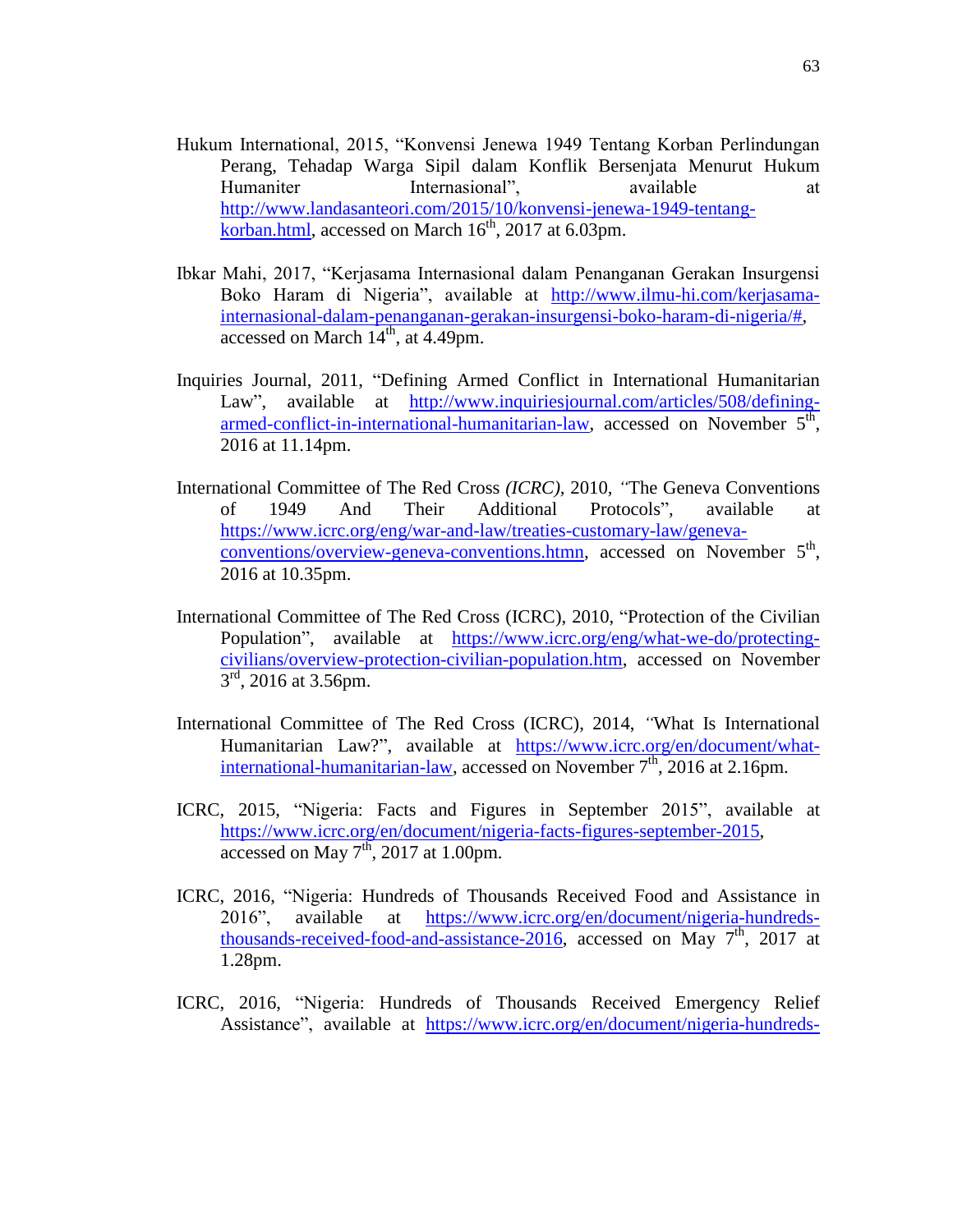[thousands-received-emergency-relief-assistance,](https://www.icrc.org/en/document/nigeria-hundreds-thousands-received-emergency-relief-assistance) accessed on May 7<sup>th</sup>, 2016 at 1.05pm.

- ICRC, 2016, "Nigeria: Luka Sees Mother after Two-Year Separation; Thousands Remain Separated", available at [https://www.icrc.org/en/document/nigeria](https://www.icrc.org/en/document/nigeria-lake-chad-family-fighting-conflict-separation)[lake-chad-family-fighting-conflict-separation,](https://www.icrc.org/en/document/nigeria-lake-chad-family-fighting-conflict-separation) accessed on May  $7<sup>th</sup>$ , 2017 at 1.40pm.
- ICRC, 2016, "Nigeria: Three Children Forced To Run from War Reunited with Family", available at [https://www.icrc.org/en/document/nigeria-three-children](https://www.icrc.org/en/document/nigeria-three-children-forced-run-war-reunited-family)[forced-run-war-reunited-family,](https://www.icrc.org/en/document/nigeria-three-children-forced-run-war-reunited-family) accessed on May 7<sup>th</sup>, 2017 at 1.44pm.
- ICRC, 2016, "Nigeria: Reuniting Refugee Children with Their Families", available at [https://www.icrc.org/en/document/nigeria-refugees-children-chad,](https://www.icrc.org/en/document/nigeria-refugees-children-chad) accessed on  $\overline{\text{May 7}}^{\text{th}}$ , 2017 at 1.50pm.
- ICRC, 2016, "Nigeria: Tears of Joy as Families are Reunited with Missing Relatives", available at [https://www.icrc.org/en/document/nigeria-families](https://www.icrc.org/en/document/nigeria-families-reunited-missing-relatives)[reunited-missing-relatives,](https://www.icrc.org/en/document/nigeria-families-reunited-missing-relatives) accessed on May  $7<sup>th</sup>$ , 2017 at 1.53pm.
- ICRC, 2017, "Nigeria: ICRC Delivers Food to 25.000 People in Rann", available at [https://www.icrc.org/en/document/nigeria-icrc-delivers-food-25000-people-](https://www.icrc.org/en/document/nigeria-icrc-delivers-food-25000-people-rann) $\frac{\text{rann}}{\text{rann}}$ , accessed on May  $4^{\text{th}}$ , 2017 at 4.49pm.
- ICRC, 2017, "Nigeria: Nigeria Responding Needs People Affected Armed Conflicts", available at [https://www.icrc.org/en/document/nigeria-responding-needs](https://www.icrc.org/en/document/nigeria-responding-needs-people-affected-armed-conflict-2017)[people-affected-armed-conflict-2017,](https://www.icrc.org/en/document/nigeria-responding-needs-people-affected-armed-conflict-2017) accessed on May 7<sup>th</sup>, 2017 at 12.35pm
- Kompas, 2016, "Amnesty International, "Jika Melihatnya, Anda Akan Menangis", available at a state of  $\alpha$  at a state of  $\alpha$  at a state of  $\alpha$  at a state of  $\alpha$  at a state of  $\alpha$  at a state of  $\alpha$  at a state of  $\alpha$  at a state of  $\alpha$  at a state of  $\alpha$  at a state of  $\alpha$  at a state of  $\alpha$  at [http://internasional.kompas.com/read/2016/05/11/11510261/Amnesty.Internatio](http://internasional.kompas.com/read/2016/05/11/11510261/Amnesty.International.Jika.Anda.Melihatnya.Anda.Akan.Menangis) [nal.Jika.Anda.Melihatnya.Anda.Akan.Menangis,](http://internasional.kompas.com/read/2016/05/11/11510261/Amnesty.International.Jika.Anda.Melihatnya.Anda.Akan.Menangis) accessed on June 14<sup>th</sup>, 2017 at 11.35pm.
- Kompas, 2017, "Pemberontakan Boko Haram Hancurkan Industri Perikanan Nigeria", available at a variable at a control of the same at a control of the same at a control of the same at a control of the same at a control of the same at a control of the same at a control of the same at a control [http://internasional.kompas.com/read/2015/02/23/1758022/Pemberontakan.Bok](http://internasional.kompas.com/read/2015/02/23/1758022/Pemberontakan.Boko.Haram.Hancurkan.Industri.Perikanan.Nigeria) [o.Haram.Hancurkan.Industri.Perikanan.Nigeria,](http://internasional.kompas.com/read/2015/02/23/1758022/Pemberontakan.Boko.Haram.Hancurkan.Industri.Perikanan.Nigeria) accessed on March 14<sup>th</sup>, 2017 at 4.06pm.
- Kompas, 2017, "Dalam Konflik Boko Haram, Jumlah Anak Pelaku Bom Bunuh Diri Meningkat", available at a variable at the same at a variable at a set of  $\alpha$  and  $\alpha$  and  $\alpha$  are at a set of  $\alpha$  and  $\alpha$  and  $\alpha$  are a set of  $\alpha$  and  $\alpha$  are a set of  $\alpha$  and  $\alpha$  and  $\alpha$  are a set of  $\alpha$  and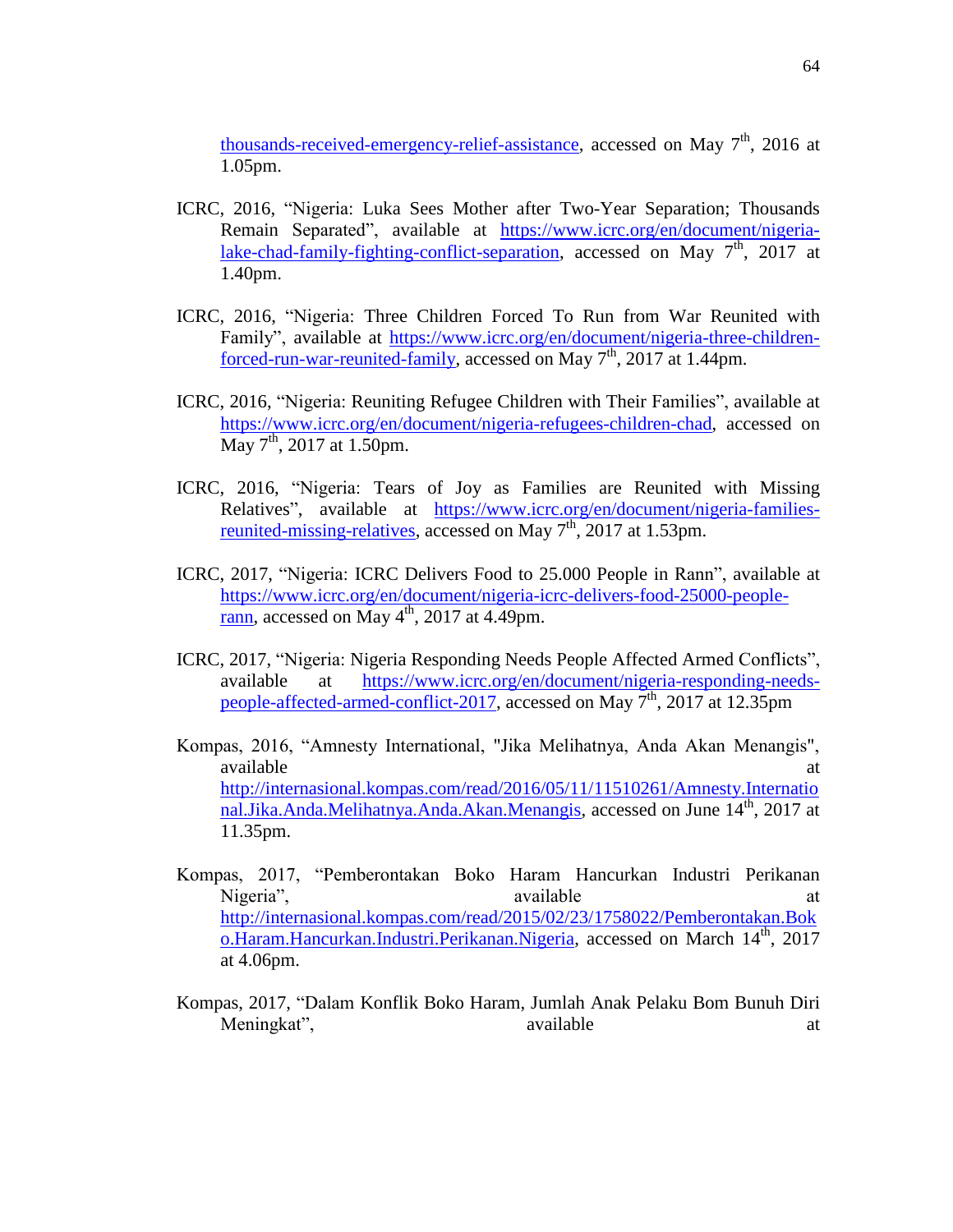[http://nasional.kompas.com/read/2017/04/12/21310981/dalam.konflik.boko.har](http://nasional.kompas.com/read/2017/04/12/21310981/dalam.konflik.boko.haram.jumlah.anak.pelaku.bom.bunuh.diri.meningkat) [am.jumlah.anak.pelaku.bom.bunuh.diri.meningkat,](http://nasional.kompas.com/read/2017/04/12/21310981/dalam.konflik.boko.haram.jumlah.anak.pelaku.bom.bunuh.diri.meningkat) accessed on June 3<sup>rd</sup>, 2017 at 1.00pm.

- News24, 2017, "Boko Haram Attacks Nigeria Military Base", available at [http://www.news24.com/Africa/News/boko-haram-attacks-nigeria-military-](http://www.news24.com/Africa/News/boko-haram-attacks-nigeria-military-base-20170109) $\frac{\text{base}-20170109}{\text{base}-20170109}$ , accessed on March 14<sup>th</sup>, 2017 at 11.17am.
- Philipp Sandner, 2012, "Nigeria Gagal Hadapi Boko Haram", available at [http://www.dw.com/id/nigeria-gagal-hadapi-boko-haram/a-16352129,](http://www.dw.com/id/nigeria-gagal-hadapi-boko-haram/a-16352129) accessed on June  $11^{th}$ , 2017 at 11.22pm.
- PressTv, 2017, "Two Bomb Attacks Hit Nigeria as Officials Blame Boko Haram", available at [http://www.presstv.ir/Detail/2017/01/31/508581/Boko-Haram-](http://www.presstv.ir/Detail/2017/01/31/508581/Boko-Haram-Nigeria-Borno)[Nigeria-Borno,](http://www.presstv.ir/Detail/2017/01/31/508581/Boko-Haram-Nigeria-Borno) accessed on March 14<sup>th</sup>, 2017 at 11.09am.
- Punia Nathania S, F.X Adji Samekto, Soekotjo Hardiwinoto, 2016, "Kajian Yuridis Peran Icrc Terhadap Bantuan Kemanusiaan Dalam Persepektif Hukum Humaniter Internasional (Studi Kasus Boko Haram)", taken from [http://ejournal-s1.undip.ac.id/index.php/dlr/article/view/10845,](http://ejournal-s1.undip.ac.id/index.php/dlr/article/view/10845) downloaded on June 9<sup>th</sup>, 2017 at 11.37pm.
- Rita Uli Hutapea, 2017, "Bunuh Tersangka Militan Boko Haram, Tentara Nigeria Divonis Mati", available at [https://news.detik.com/internasional/d-](https://news.detik.com/internasional/d-3526581/bunuh-tersangka-militan-boko-haramtentara-nigeria-divonis-mati)[3526581/bunuh-tersangka-militan-boko-haramtentara-nigeria-divonis-mati,](https://news.detik.com/internasional/d-3526581/bunuh-tersangka-militan-boko-haramtentara-nigeria-divonis-mati) accessed on June  $12<sup>th</sup>$ , 2017 at 1.45am.
- Stefanie Duckstein, 2014, "Amnesty: Nigeria Terapkan Penyiksaan Secara Sistematis", [http://www.dw.com/id/amnesty-nigeria-terapkan-penyiksaan](http://www.dw.com/id/amnesty-nigeria-terapkan-penyiksaan-secara-sistematis/a-17932437)[secara-sistematis/a-17932437,](http://www.dw.com/id/amnesty-nigeria-terapkan-penyiksaan-secara-sistematis/a-17932437) accessed on June 14<sup>th</sup>, 2017 at 11.45pm.
- United State Institute Peace, 2017, "What Is Boko Haram?", available at <https://www.usip.org/publications/2012/05/what-boko-haram>*,* accessed on March  $13<sup>th</sup>$ , 2017 at 8.10pm.
- UPI.com, 2017, "Three Killed in Boko Haram Attack on Nigerian Village", available at [http://www.upi.com/Top\\_News/World-News/2017/02/20/Three-killed-in-](http://www.upi.com/Top_News/World-News/2017/02/20/Three-killed-in-Boko-Haram-attack-on-Nigerian-village/4121487596256/)[Boko-Haram-attack-on-Nigerian-village/4121487596256/,](http://www.upi.com/Top_News/World-News/2017/02/20/Three-killed-in-Boko-Haram-attack-on-Nigerian-village/4121487596256/) accessed on March  $14^{th}$ , 2017 at 11.04am.
- Vincent Asido Panggabean, 2013, "Serangan Terhadap Kampus di Nigeria Tewaskan 50 Mahasiswa", available at [https://www.merdeka.com/dunia/serangan-](https://www.merdeka.com/dunia/serangan-terhadap-kampus-di-nigeria-tewaskan-50-mahasiswa.html)